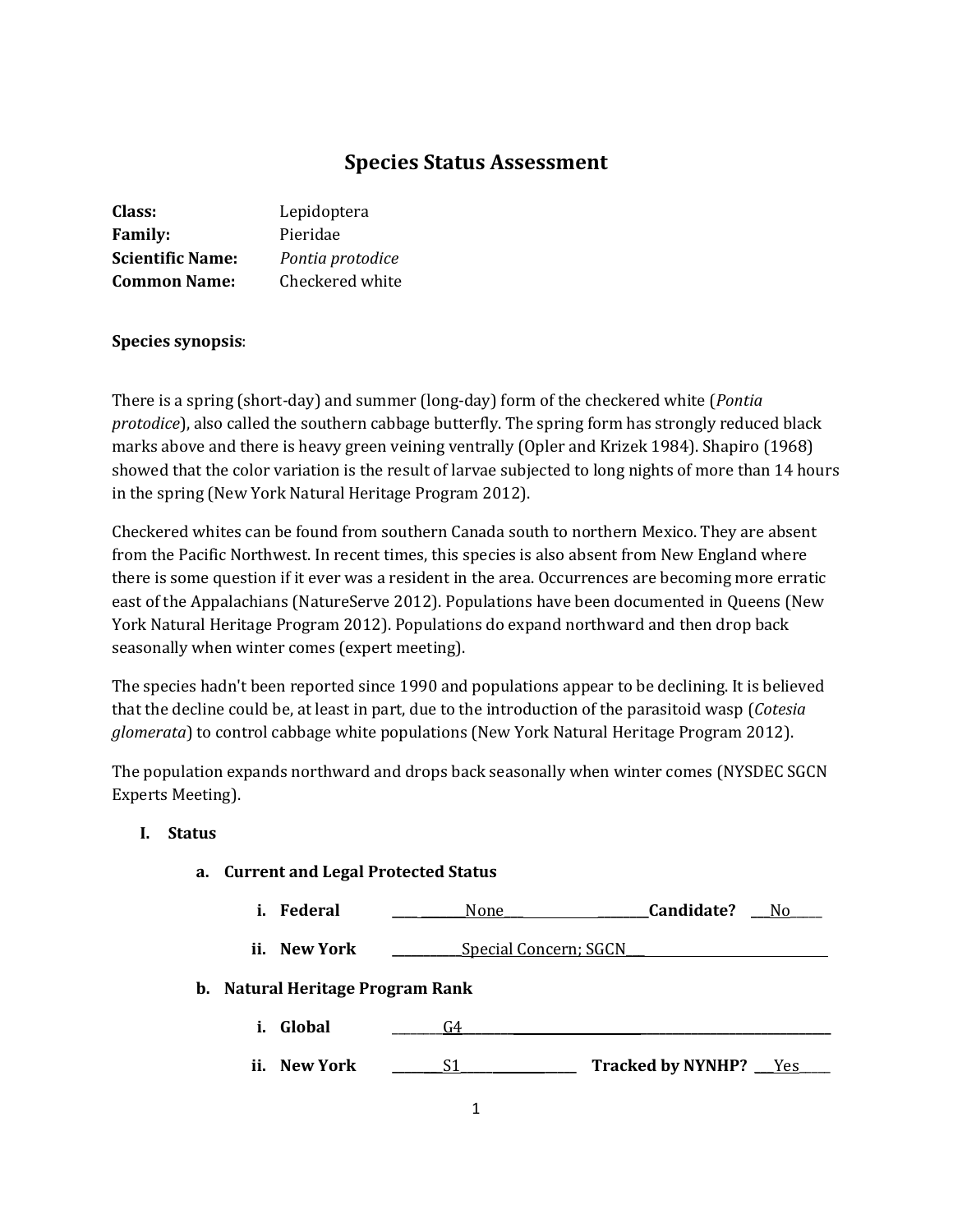#### **Other Rank:**

None

### **Status Discussion:**

The checkered white is has experienced drastic decline in the Middle Atlantic region and apparently as far south as the Carolinas and Georgia. The species no longer appears widely most years northeast of the Carolinas except for one persistent colony in northern New Jersey and around New York City. Decline seems sufficient to make a rank of "demonstrably secure" no longer accurate since it is not now predictable whether the decline will spread westward or not. For now, the species is apparently secure in the western United States (NatureServe 2012).

# **II. Abundance and Distribution Trends**

### **a. North America**

**b**.

| i. Abundance                                                                                                   |
|----------------------------------------------------------------------------------------------------------------|
| ___declining ___increasing ___ <u>X</u> _stable ___unknown                                                     |
| ii. Distribution:                                                                                              |
| ___ declining ____increasing ____ <u>X</u> __stable ____unknown                                                |
|                                                                                                                |
|                                                                                                                |
| Moderate decline                                                                                               |
|                                                                                                                |
| Regional                                                                                                       |
| i. Abundance                                                                                                   |
|                                                                                                                |
| ii. Distribution:                                                                                              |
|                                                                                                                |
| Regional Unit Considered: Mortheast Manual Museum Museum Museum Museum Museum Museum Museum Museum Museum Muse |
| Moderate decline                                                                                               |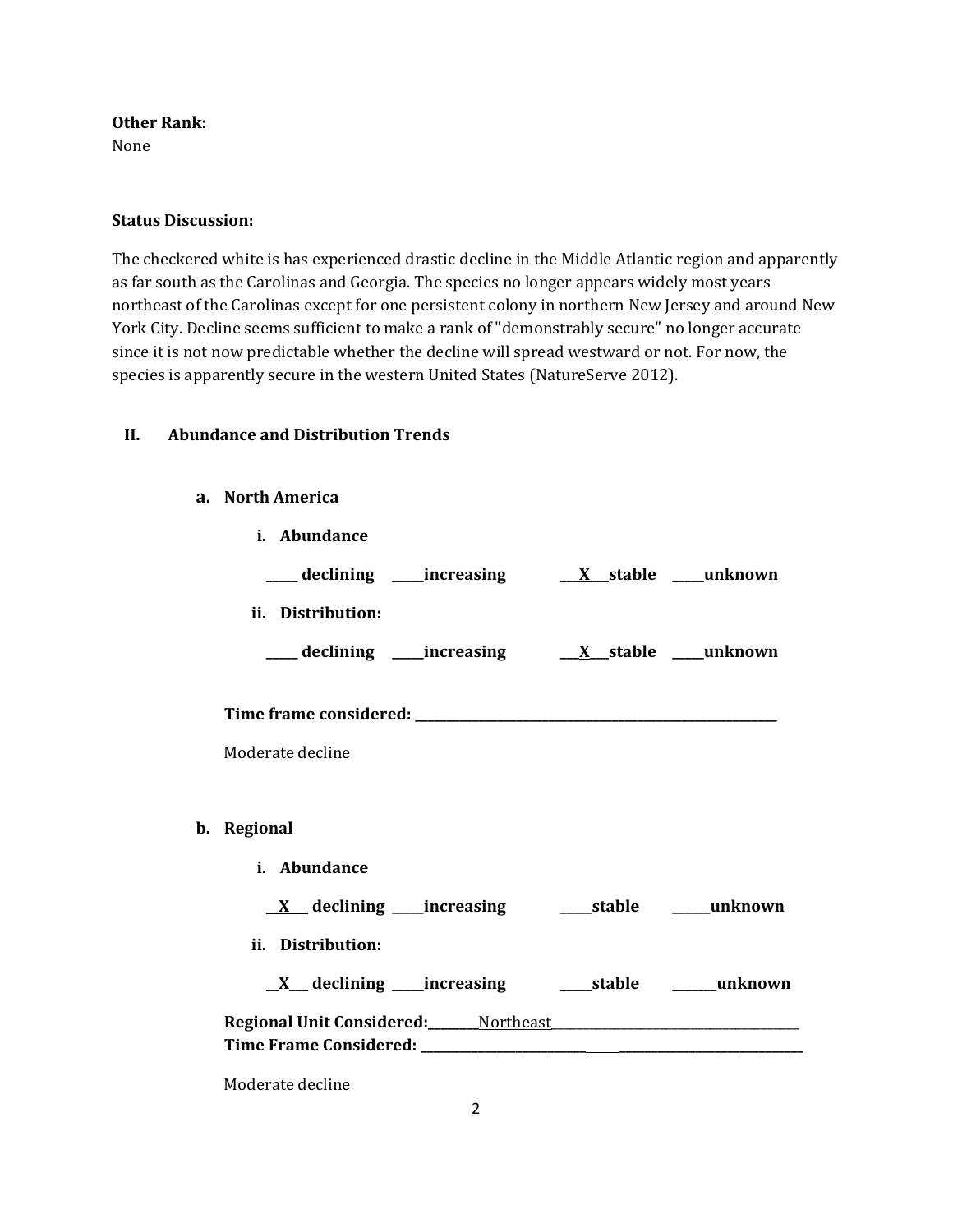**c. Adjacent States and Provinces**

| <b>CONNECTICUT</b>                        | Not Present ______                                             |                                   |
|-------------------------------------------|----------------------------------------------------------------|-----------------------------------|
| i. Abundance                              |                                                                |                                   |
| ii. Distribution:                         | ___ declining ____increasing ______stable __ <u>X</u> _unknown |                                   |
|                                           |                                                                |                                   |
| <b>NEW JERSEY</b>                         | Not Present ______                                             | No data $\_\ X$                   |
| i. Abundance<br>ii. Distribution:         | ___ declining ____increasing ______stable __ <u>X</u> _unknown |                                   |
| Time frame considered: __________________ |                                                                |                                   |
| <b>ONTARIO</b>                            | Not Present $X_{-}$                                            | No data ______                    |
| <b>PENNSYLVANIA</b>                       | Not Present $X_{-}$                                            | No data ______                    |
| <b>QUEBEC</b>                             | Not Present $\mathbf{X}$                                       | No data $\_\_\_\_\_\_\_\_\_\_\_\$ |
| <b>VERMONT</b>                            | Not Present $X_{-}$                                            | No data ______                    |
| <b>MASSACHUSETTS</b>                      | Not Present $X_{-}$                                            | No data $\_\_\_\_\_\_\_\_\_\_\_\$ |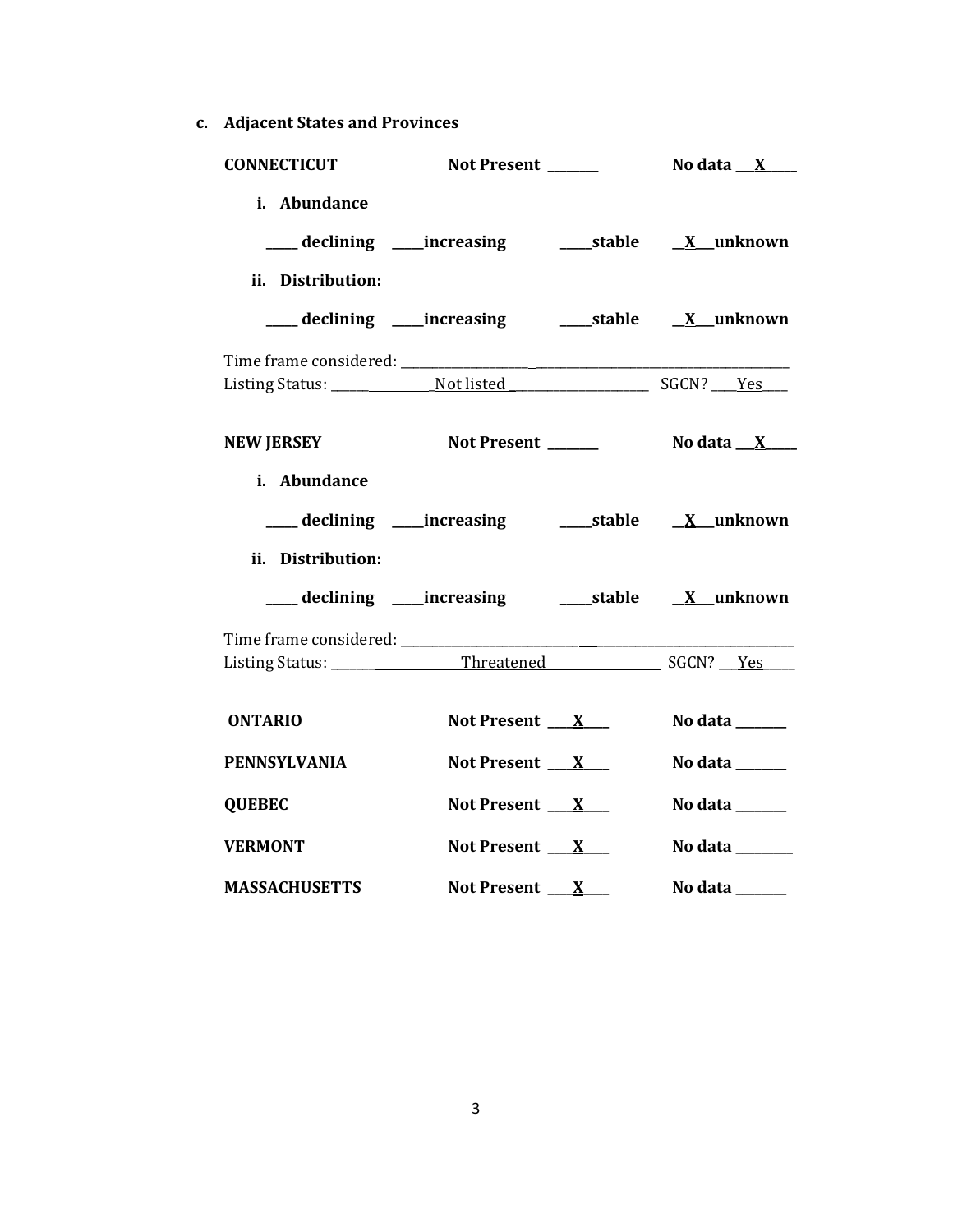| d. NEW YORK                                 |  | No data               |
|---------------------------------------------|--|-----------------------|
| <i>i.</i> Abundance                         |  |                       |
| $\underline{X}$ declining _____increasing   |  | stable <u>unknown</u> |
| ii. Distribution:                           |  |                       |
| $\underline{X}$ declining ______ increasing |  | stable <u>unknown</u> |
| Time frame considered:                      |  |                       |

# **Monitoring in New York.**

None

#### **Trends Discussion:**

Trend information for this species is unknown.



**Figure 1**. Conservation status of the checkered white in North America (NatureServe 2012).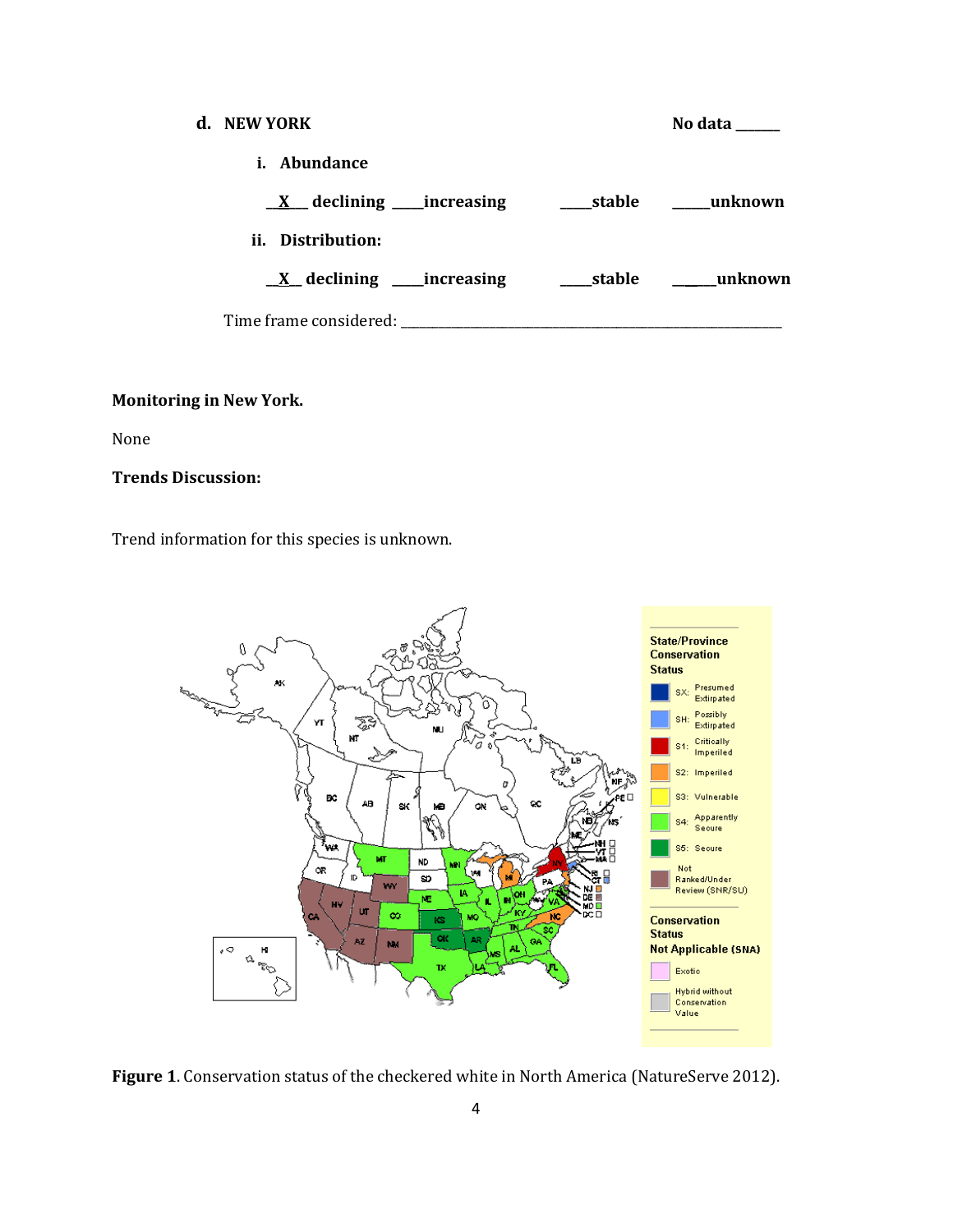

**Figure 2**. Distribution of the checkered white in North America (New York Nature Explorer 2012).

# **III. New York Rarity, if known:**

| <b>Historic</b>                                                 | # of Animals | # of Locations                            | % of State |
|-----------------------------------------------------------------|--------------|-------------------------------------------|------------|
| prior to 1970<br>prior to 1980<br>prior to 1990                 |              |                                           |            |
| <b>Details of historic occurrence:</b>                          |              |                                           |            |
| No record of historic occurrence in New York.                   |              |                                           |            |
| <b>Current</b>                                                  | # of Animals | # of Locations                            | % of State |
|                                                                 |              |                                           |            |
| <b>Details of current occurrence:</b>                           |              |                                           |            |
| Queens - 1990                                                   |              |                                           |            |
| <b>New York's Contribution to Species North American Range:</b> |              |                                           |            |
|                                                                 |              |                                           |            |
| Distribution (percent of NY where species occurs)               |              | <b>Abundance</b> (within NY distribution) |            |
| $0 - 5%$<br>X.                                                  |              | abundant                                  |            |
| 6-10%                                                           |              | common                                    |            |
| 11-25%                                                          |              | fairly common                             |            |
| 26-50%                                                          |              | uncommon                                  |            |

\_\_\_\_ >50% \_X\_ rare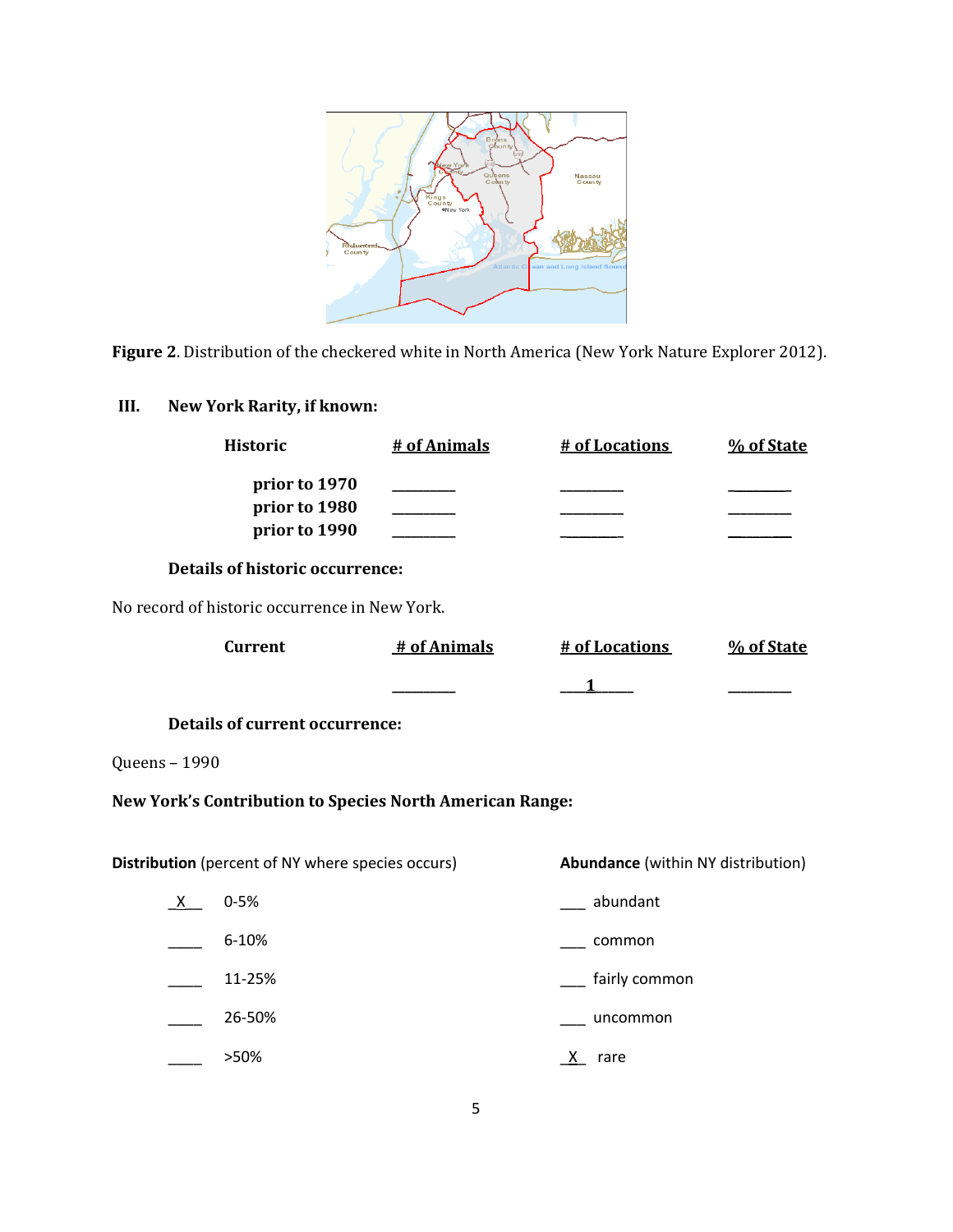**NY's Contribution to North American range**

- $X$  0-5%
- $\frac{6-10\%}{2}$
- $\frac{11-25\%}{25}$
- $-26 50\%$
- \_\_\_\_ >50%

**Classification of New York Range**

**\_\_\_\_\_ Core**

**\_\_X\_\_\_ Peripheral**

**\_\_\_\_\_ Disjunct**

**Distance to core population:**

**\_\_~1,000 miles\_\_\_\_\_\_\_**

# **IV. Primary Habitat or Community Type:**

- 1. Cultivated crops
- 2. Old field managed grasslands
- 3. Non-native shrublands
- 4. Powerlines
- 5. Urban and recreational grasslands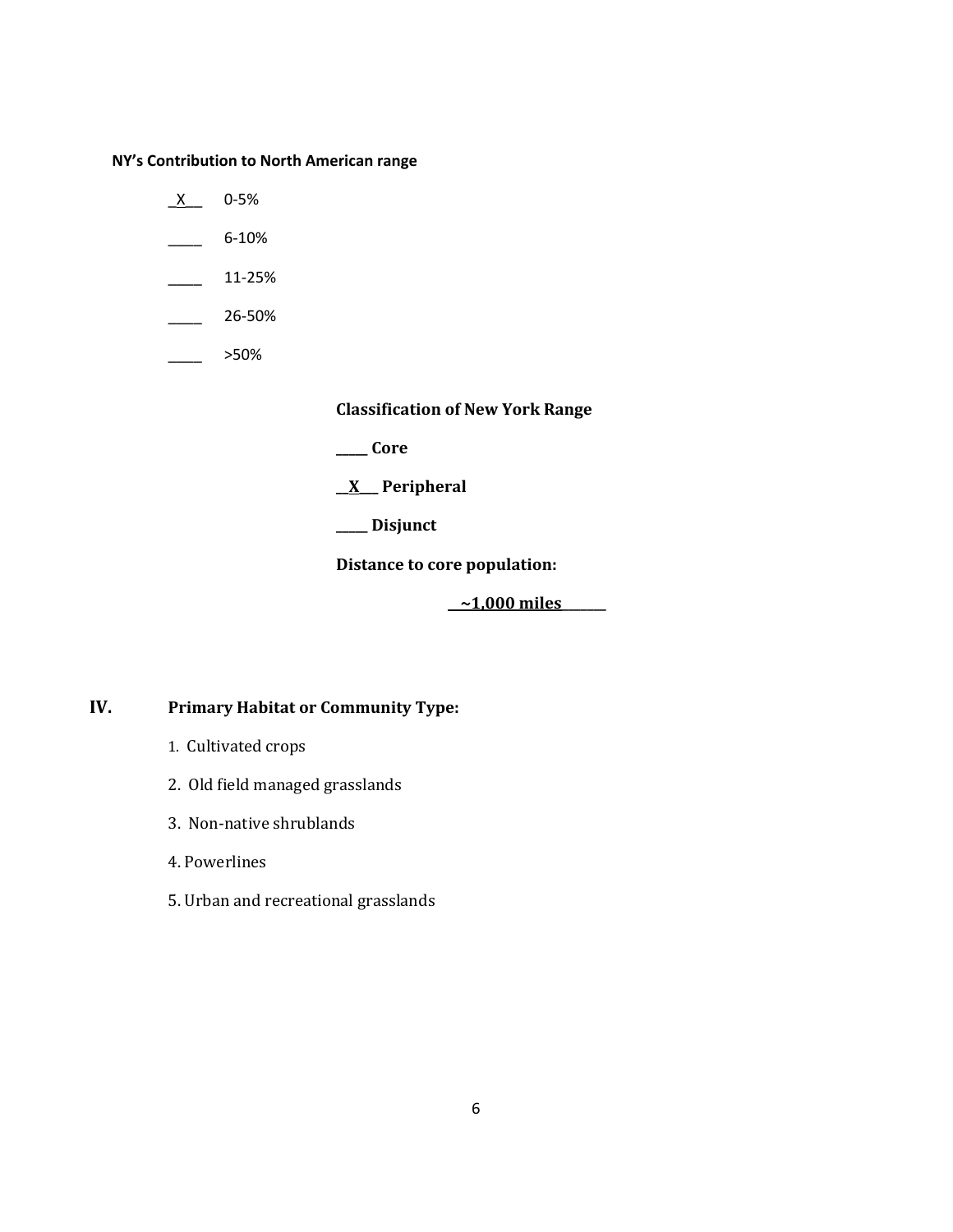# **Habitat or Community Type Trend in New York:**

| <b>Declining</b>                | <b>X</b> Stable | Increasing | Unknown  |
|---------------------------------|-----------------|------------|----------|
| Time frame of decline/increase: |                 |            |          |
| <b>Habitat Specialist?</b>      |                 | <b>Yes</b> | No.      |
| <b>Indicator Species?</b>       |                 | Yes        | No.<br>X |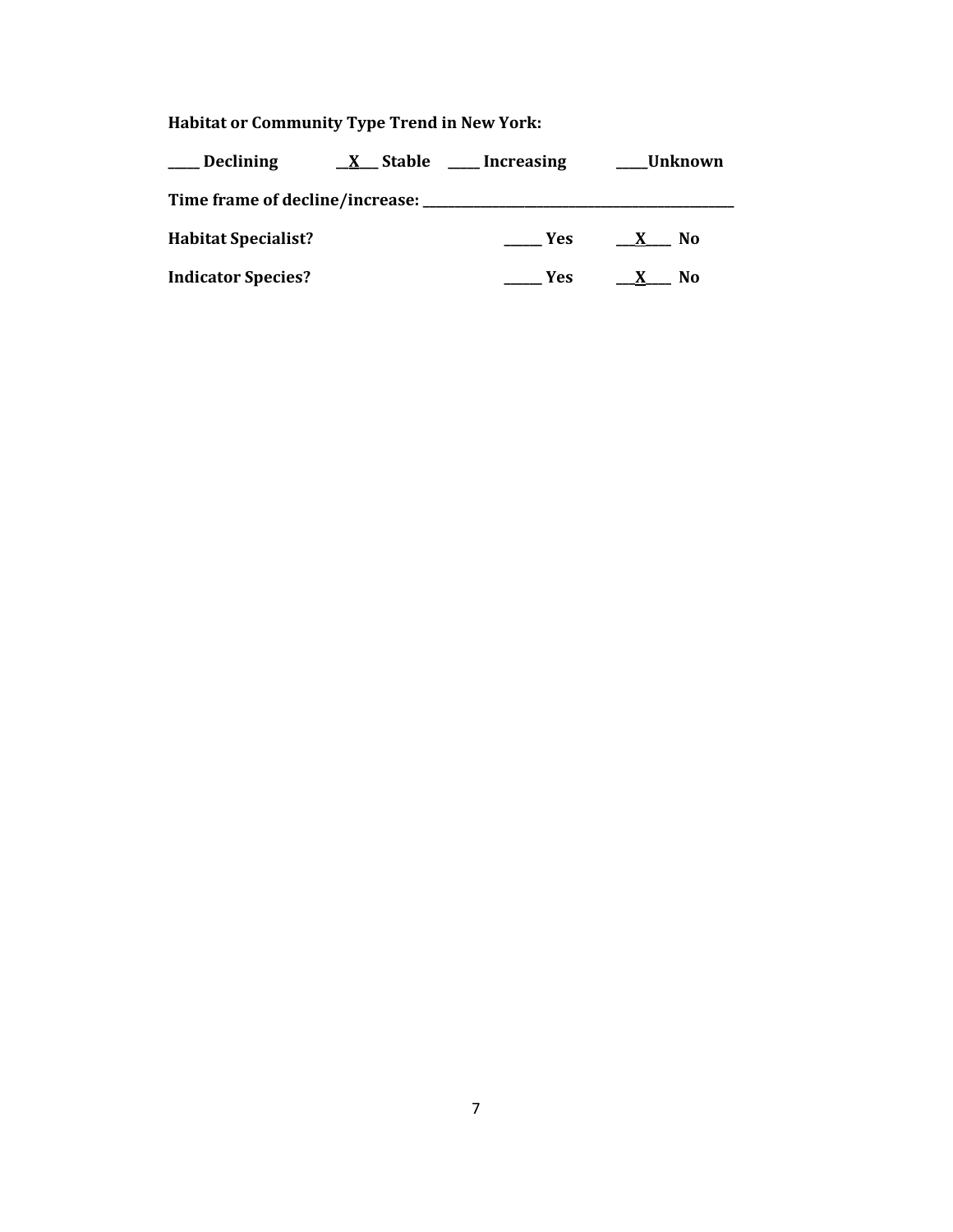### **Habitat Discussion:**

In general, the checkered white can be found in a variety of disturbed habitats lacking heavy shade, such as vacant lots, railroad beds, roads, airports, fields, pastures, and grasslands that also contain their mustard and caper food plants (NatureServe 2012; Butterflies and Moths of North America 2012). In New York, the species has been found in sandy or gravelly disturbed areas with sparse vegetation (New York Natural Heritage Program 2012).

# **V. New York Species Demographics and Life History**

# **\_\_\_X\_\_\_ Breeder in New York**

**\_\_\_\_\_ Summer Resident**

**\_\_\_\_\_ Winter Resident**

**\_\_\_\_\_ Anadromous**

**\_\_\_\_\_ Non-breeder in New York**

**\_\_\_\_\_ Summer Resident**

**\_\_\_\_\_ Winter Resident**

**\_\_\_\_\_ Catadromous**

**\_\_\_\_\_ Migratory only**

**\_\_\_\_\_Unknown**

# **Species Demographics and Life History Discussion:**

Adult checkered whites take nectar from a variety of flowers. Tooker et al. (2002) cited a study by C. Robertson in Illinois in which adult checkered whites were observed to feed on nectar from flowers of over 50 species of plants.

Although adults are sexually dimorphic in terms of dark pigmentation of the wings, both sexes recognize the opposite sex by differential UV reflectivity rather than by differences in the dark pigmentation (Rutowski 1981). When adult populations are dense, a female is typically mated during its first day of adult life and may mate more than once during its lifetime. Dense populations where there are numerous male/female interactions act as a signal for females to migrate to less densely populated areas (Shapiro 1970).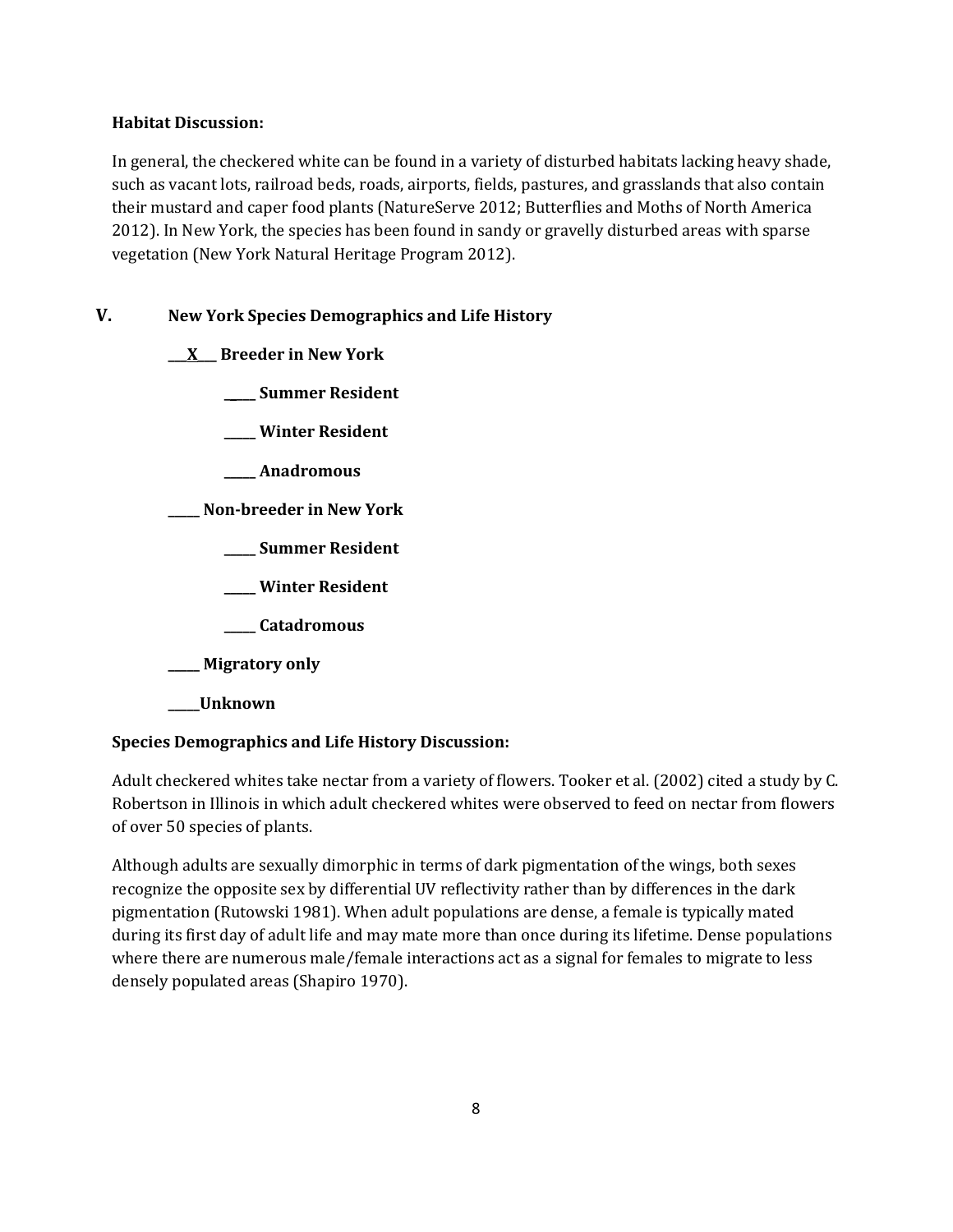During mating, a male passes a spermatophore that represents about 7 to 8% of his body weight and requires about 24 hours to regenerate his potency while a female requires about five to seven days to deplete the contents of the spermatophore (Rutowski 1984). Males, because of their large investment, tend to select younger and larger females for mating (Rutowski 1982).

Females assess the egg load of host plants prior to oviposition. Eggs are often laid on the fruits of host plants but may also be laid on stems. Larvae prefer flowers or fruits but will also eat leaves of the host plants (Minno et al. 2005).

The hosts of checkered white larvae are herbs in the Mustard family (Brassicaceae). Preferred hosts are Virginia pepperweed (*Lepidium virginicum* L.) in the Southeast and prairie pepperweed (*Lepidium densiflorum* Schrad.) in the North, but they also eat the exotic shepherd's purse (*Capsella bursa-pastoris*) (Miller and Miller 1970).

White checkerspots have three flights, with a partial 4th in the South, from March-November. A short-day form appears in spring and fall. Chrysalids hibernate (Butterflies and Months of North America 2012).

#### **VI. Threats:**

Checkered white populations may have declined because of the introduction of a parasitoid wasp, *Cotesia glomerata* that was released to control cabbage white populations. The wasp also attacks other pierine butterflies (Schweitzer et al. 2011). Development and railroad and road maintenance are also threats as this species has been found in areas with such pressure in New York (New York Natural Heritage Program 2012).

General threats known to affect Lepidoptera include habitat loss and degradation caused by development, habitat fragmentation, alteration of natural fire regimes, natural succession of habitat, land clearing, erosion, and sea level rise. Past use of chemical biocides to control gypsy moth and other pest insects continues to kill native Lepidoptera. Introduced parasitoid flies have been known to negatively affect native Lepidoptera. Other threats may include invasive species, light pollution affecting reproductive success, over grazing of host plants by wild deer populations, and off-road vehicle use (NYSDEC 2005).

The species has not been assessed at this time, but is has been identified by The New York Natural Heritage Program, the NYS Department of Environmental Conservation, and the Nature Conservancy as a second-priority species recommended for assessment of vulnerability to predicted climate change (Schlesinger *et al.* 2011).

#### **Are there regulatory mechanisms that protect the species or its habitat in New York?**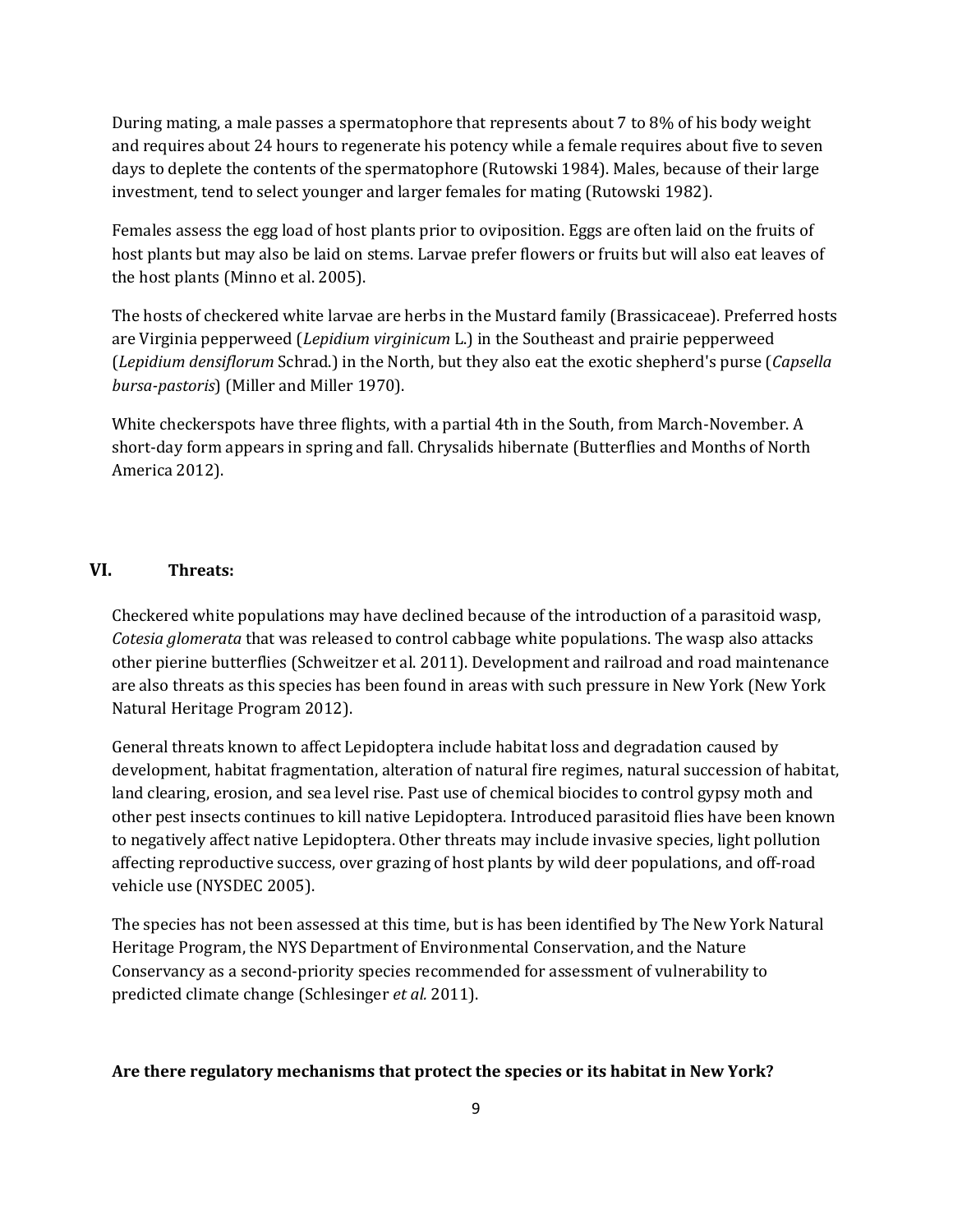**\_\_X\_\_\_\_\_ No \_\_\_\_\_ Unknown \_\_\_\_\_\_ Yes** 

# **Describe knowledge of management/conservation actions that are needed for recovery/conservation, or to eliminate, minimize, or compensate for the identified threats:**

Since the white checkerspot often occurs along roadsides and railroads, maintenance in these areas should be done to reduce the impact to the species. Broadcast use of herbicides should be avoided and it has been recommended that herbicides be applied to specific target species (Schweitzer et al. 2011).

| <b>Conservation Actions</b>    |                                      |  |
|--------------------------------|--------------------------------------|--|
| <b>Action Category</b>         | <b>Action</b>                        |  |
| Law and Policy                 | Policies and Regulations             |  |
| <b>Education and Awareness</b> | Training                             |  |
| <b>Education and Awareness</b> | Awareness & Communications           |  |
| Land/Water Protection          | Site/Area Protection                 |  |
| Land/Water Protection          | Resource/Habitat Protection          |  |
| Land/Water Management          | Site/Area Management                 |  |
| Land/Water Management          | Invasive/Problematic Species Control |  |
| Land/Water Protection          | Site/Area Protection                 |  |

Conservation actions following IUCN taxonomy are categorized in the table.

The Comprehensive Wildlife Conservation Strategy (NYSDEC 2005) includes recommendations for the following actions for other butterflies, and for the checkered white in particular.

# **Fact sheet:**

\_\_\_\_ Develop fact sheets and other outreach material to educate the public about species at risk Lepidoptera.

# **Habitat management:**

Determine best management regimes for species in each locality.

#### **Habitat research:**

- Determine precise habitat needs of all life stages.
- Ascertain food plants.
- Determine the relationship between food availability and species numbers.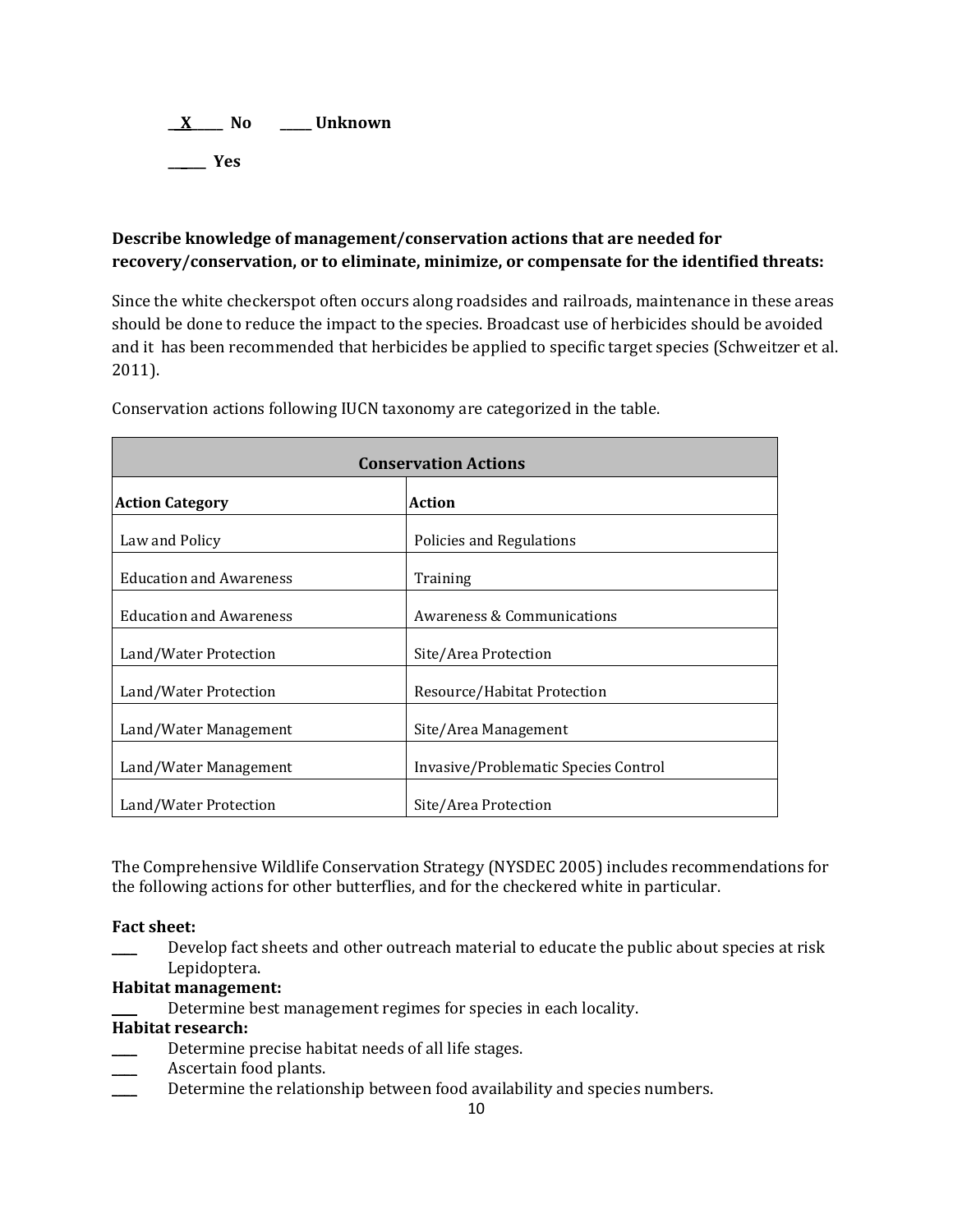#### **Invasive species control:**

- Identify species which impact negatively on butterfly populations.
- Determine the best control method for those exotic species with minimal repercussions for butterfly populations.

#### **Life history research:**

- \_\_\_\_ Investigate the metapopulation dynamics of those species which appear to have distinct populations.
- Establish the duration of all life stages.
- Taxonomic research for related species.

#### **Other action:**

- Determine the actual sensitivity of species to chemical formulations, particularly diflubenzuron and other commonly used agricultural pesticides.
- Determine the effect of Bacillus thuringiensis kurstaki (BTK) used in Gypsy moth sprayings on various species.

#### **Population monitoring:**

Inventory of species within historical range.

#### **Statewide baseline survey:**

Survey all species to more adequately define the list of species that need to be addressed.

#### **VII. References**

- Butterflies and Moths of North America. 2012. <http://www.butterfliesandmoths.org/>. Accessed 11 December 2012.
- Minno, M.C., J. F. Butler, D. W. Hall. 2005. Florida Butterfly Caterpillars and their Host Plants. University Press of Florida. Gainesville, Florida, USA.
- New York Natural Heritage Program (NHNHP). 2012. Online Conservation Guide for *Pontia protodice*. <http://www.acris.nynhp.org/guide.php?id=7829>. Accessed 11 December 2012.
- New York State Department of Environmental Conservation (NYSDEC). 2005. New York State Comprehensive Wildlife Conservation Strategy. <http://www.dec.ny.gov/index.html>. Accessed 11 December 2012.
- Opler, Paul A. and G. Krizek. 1984. Butterflies East of the Great Plains. The Johns Hopkins University Press, Baltimore.
- Rutowski, R. L. 1981. Sexual discrimination using visual cues in the checkered white butterfly *Pieris protodice*. Zeitschrift fuer Tierpsychologie 55: 325-334.

Rutowski, R. L. 1982. Epigamic selection by males as evidenced by courtship partner preferences in the checkered white butterfly *Pieris protodice*. Animal Behaviour 30: 108-112.